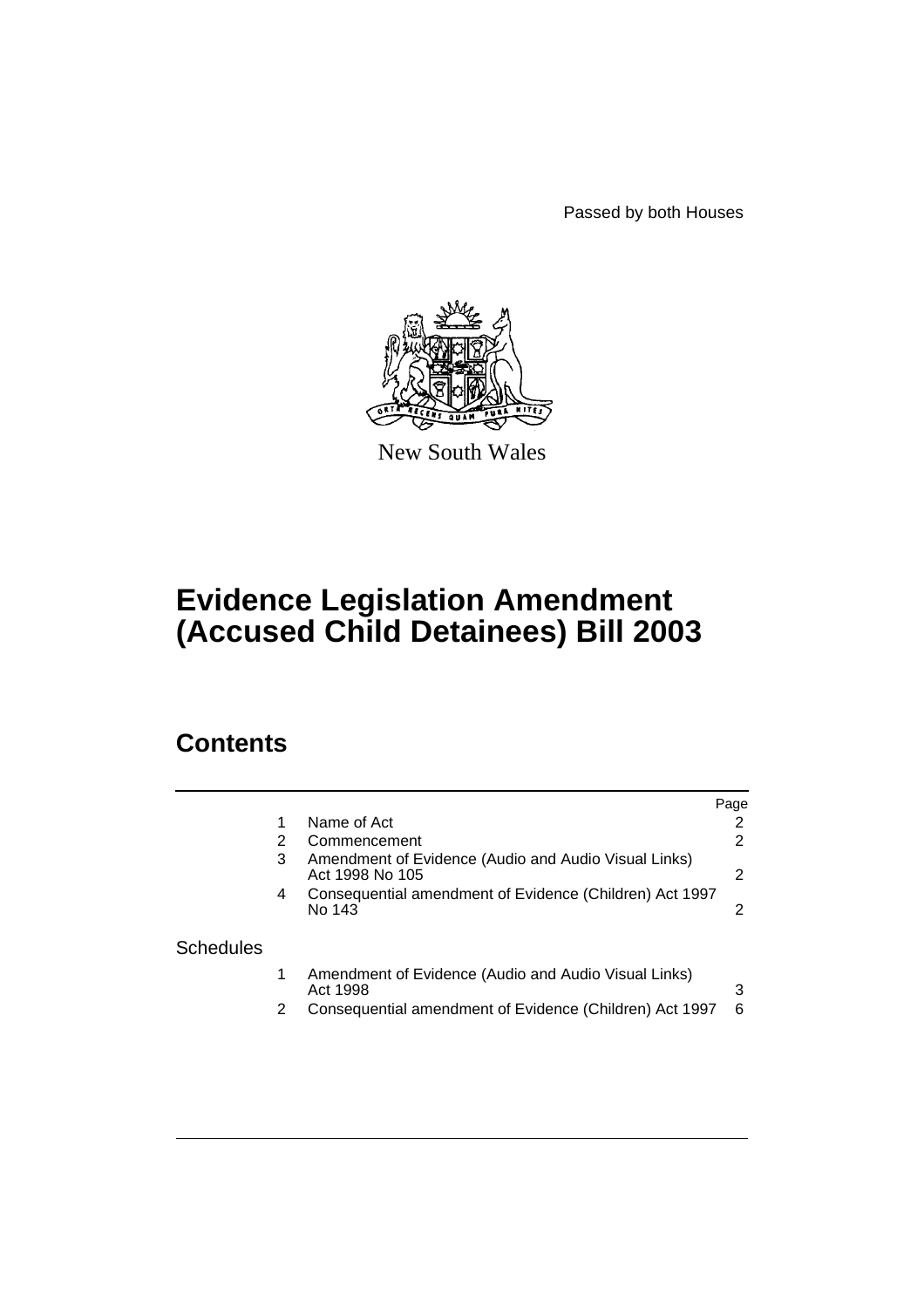*I certify that this PUBLIC BILL, which originated in the LEGISLATIVE ASSEMBLY, has finally passed the LEGISLATIVE COUNCIL and the LEGISLATIVE ASSEMBLY of NEW SOUTH WALES.*

> *Clerk of the Legislative Assembly. Legislative Assembly, Sydney, , 2003*



New South Wales

## **Evidence Legislation Amendment (Accused Child Detainees) Bill 2003**

Act No , 2003

An Act to amend the *Evidence (Audio and Audio Visual Links) Act 1998* with respect to the giving of evidence by accused child detainees and to make consequential amendments to the *Evidence (Children) Act 1997*; and for other purposes.

*I have examined this Bill, and find it to correspond in all respects with the Bill as finally passed by both Houses.*

*Chairman of Committees of the Legislative Assembly.*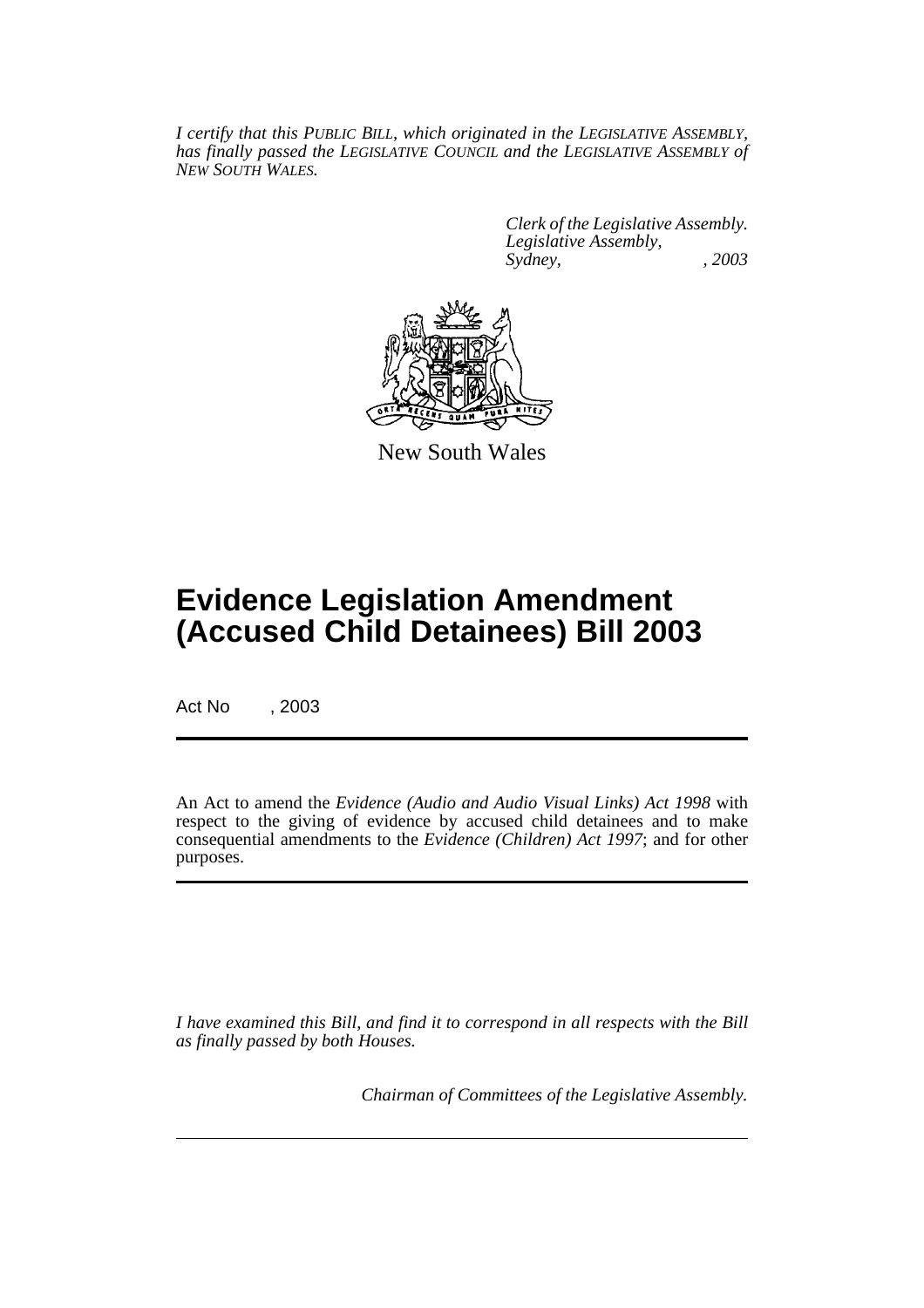#### **The Legislature of New South Wales enacts:**

#### **1 Name of Act**

This Act is the *Evidence Legislation Amendment (Accused Child Detainees) Act 2003*.

#### **2 Commencement**

This Act commences on a day or days to be appointed by proclamation.

#### **3 Amendment of Evidence (Audio and Audio Visual Links) Act 1998 No 105**

The *Evidence (Audio and Audio Visual Links) Act 1998* is amended as set out in Schedule 1.

#### **4 Consequential amendment of Evidence (Children) Act 1997 No 143**

The *Evidence (Children) Act 1997* is amended as set out in Schedule 2.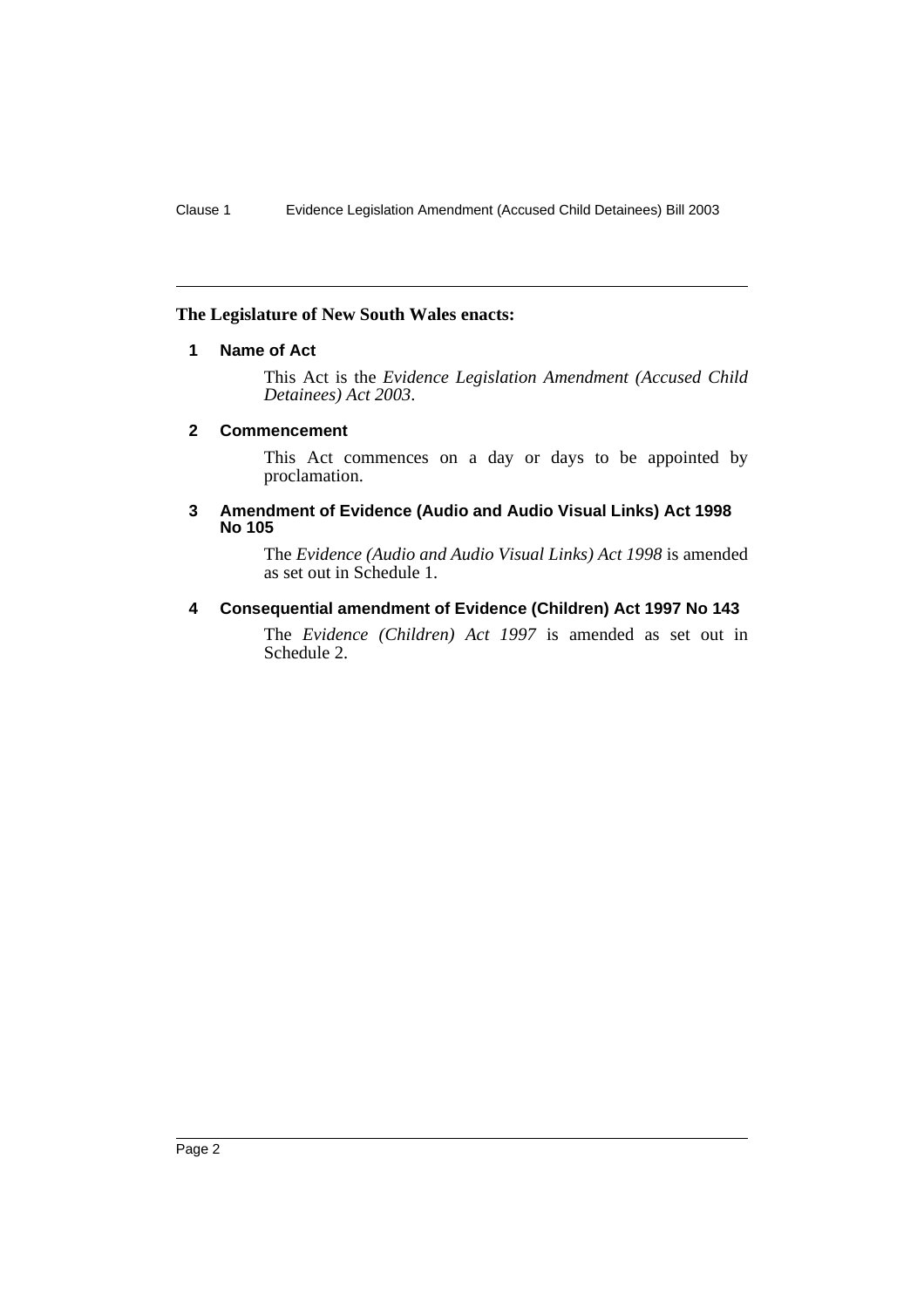Amendment of Evidence (Audio and Audio Visual Links) Act 1998 Schedule 1

### **Schedule 1 Amendment of Evidence (Audio and Audio Visual Links) Act 1998**

(Section 3)

#### **[1] Section 3 Interpretation**

Omit the definition of *accused detainee* from section 3 (1). Insert instead:

*accused child detainee* means an accused detainee who is a child.

*accused detainee* means a person who is being held in custody in a correctional centre, detention centre, police station or other place of detention and includes, in relation to a proceeding for a summary offence, a defendant who is so being held.

#### **[2] Section 3 (1), definition of "detention centre"**

Insert in alphabetical order:

*detention centre* has the same meaning it has in the *Children (Detention Centres) Act 1987.*

#### **[3] Section 3 (1), definition of "participating State"**

Omit "an law". Insert instead "a law".

#### **[4] Section 5 Application of Act**

Insert "(as in force immediately before the amendment of this subsection by the *Evidence Legislation Amendment (Accused Child Detainees) Act 2003*)" after "Part 1B" in section 5 (5).

#### **[5] Section 5 (5A)**

Insert after section 5 (5):

(5A) Part 1B (as amended by the *Evidence Legislation Amendment (Accused Child Detainees) Act 2003*) extends to any preliminary criminal proceeding or relevant criminal proceeding pending in a NSW court after the commencement of subsection (5) and before the commencement of this subsection.

#### **[6] Section 5 (6)**

Insert "(other than section 5BBA)" after "Part 1B".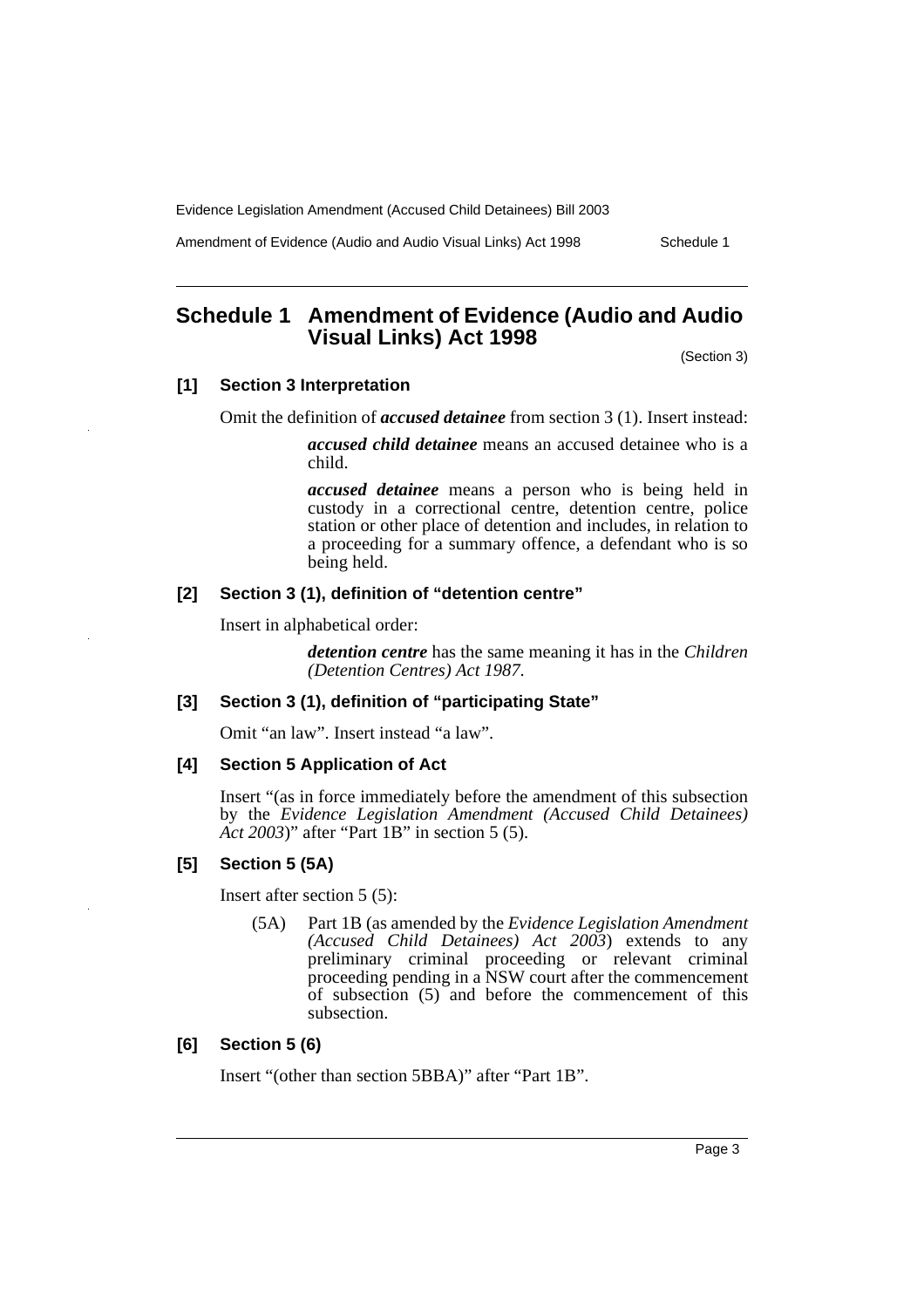Schedule 1 Amendment of Evidence (Audio and Audio Visual Links) Act 1998

#### **[7] Section 5BA Appearances of accused detainee (other than accused child detainee) by audio visual link in preliminary criminal proceedings**

Insert "(other than an accused child detainee)" after "An accused detainee" in section 5BA (1).

#### **[8] Section 5BB Appearances of accused detainee (other than accused child detainee) by audio visual link in relevant criminal proceedings**

Insert "(other than an accused child detainee)" after "An accused detainee" in section 5BB (1).

#### **[9] Section 5BBA**

Insert after section 5BB:

#### **5BBA Appearances of accused child detainee by audio visual link in preliminary criminal proceedings and relevant criminal proceedings**

- (1) An accused child detainee who is required to appear (or be brought or be present) before a NSW court in any preliminary criminal proceedings, or in any relevant criminal proceedings, concerning the offence for which the child is in custody must, unless the court otherwise directs, appear physically before the court in those proceedings.
- (2) Subsection (1) does not apply if:
	- (a) the accused child detainee chooses to give evidence or make any submission by audio visual link from any place within New South Wales at which the accused child detainee is in custody other than the courtroom or place where the court is sitting, and
	- (b) all other parties to the proceeding consent to the accused child detainee appearing before the court by audio visual link from that place.
- (3) The court may make a direction under subsection (1) on its own motion or on the application of any party to the proceeding.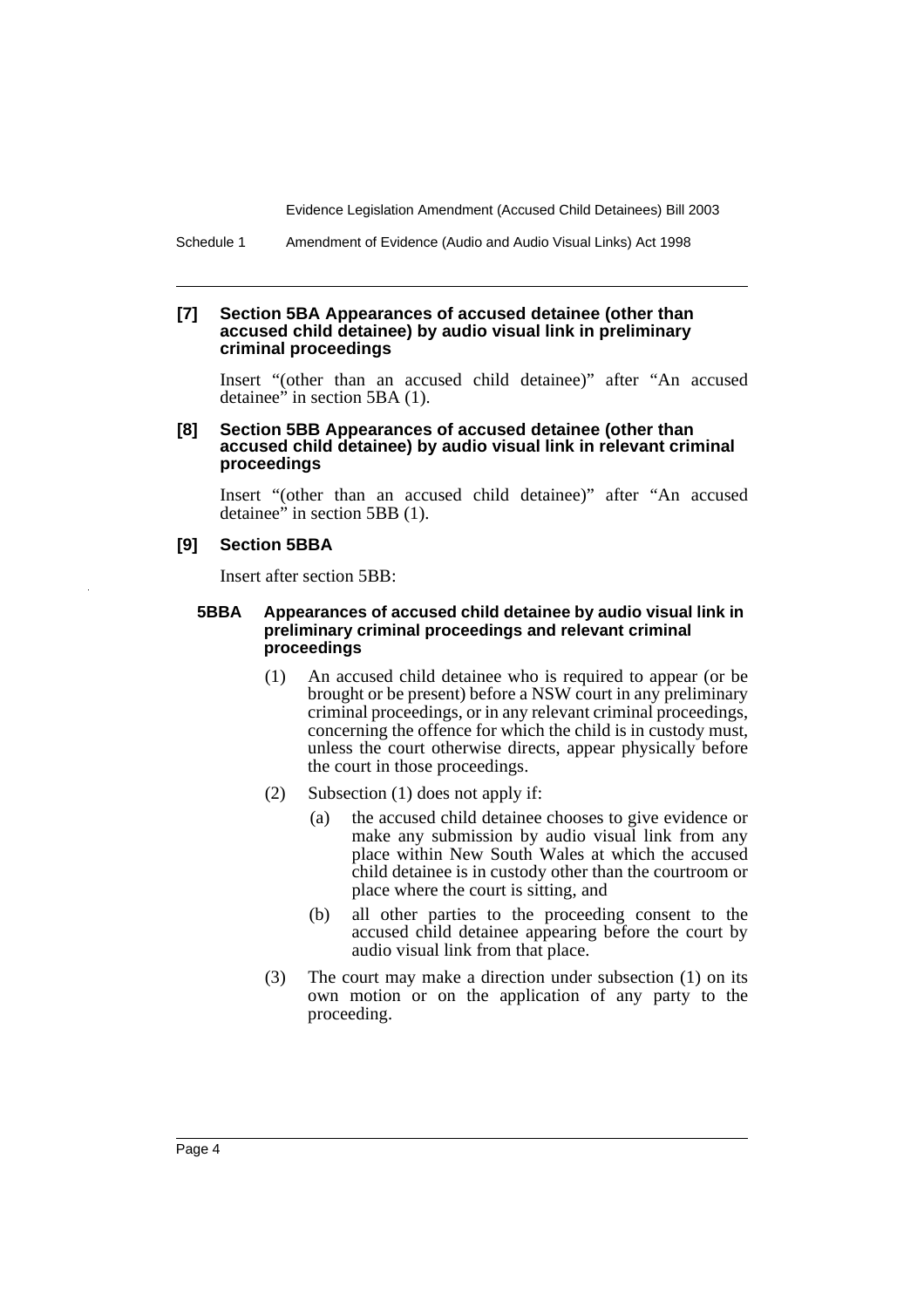Amendment of Evidence (Audio and Audio Visual Links) Act 1998 Schedule 1

- (4) The court may make such a direction only if it is satisfied, after taking into account any factors that are relevant in the circumstances of the case and that are specified in rules of court, that it is in the interests of justice for the accused child detainee to appear before the court by audio visual link from the place within New South Wales at which the child is in custody other than the courtroom or place where the court is sitting.
- (5) A person who was a child when a direction was made to appear before a court by audio visual link as referred to in subsection (4) is entitled to continue to appear before the court by audio visual link in accordance with the direction even if the person becomes an adult before the conclusion of the proceeding concerned.

#### **[10] Section 22 Regulations and rules of court**

Insert after section 22 (4):

(5) Without limiting subsections (1) and (3), provision may be made with respect to factors to be taken into account by a court in determining whether an accused child detainee should appear before the court by audio visual link.